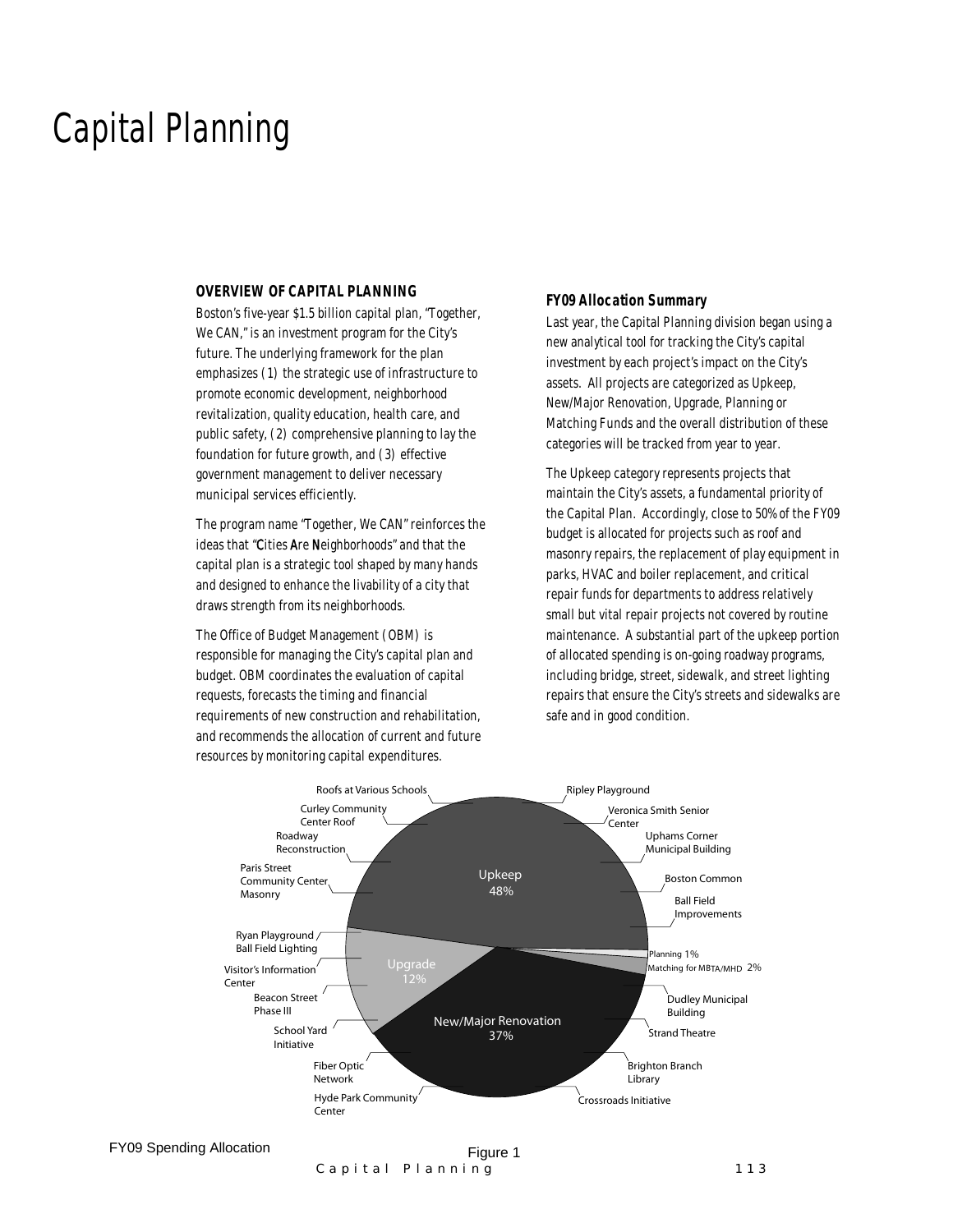A little more than a third of the FY09 allocations represent major renovations and new buildings. New facilities and rehabilitation projects for schools, libraries, parks and community centers enable the City's facilities to adapt to fit the needs of today's programs, improve the 'green' performance of facilities, and extend the useful life of historic assets.

The Upgrade category represents projects that improve existing assets by adding new capacity or innovations. This year's upgrade allocations include the addition of artificial turf at American Legion Playground in East Boston and capital investment in the Youth and Human Services technology initiative which will provide new tools for tracking program usage and coordination as part of the Community Learning Initiative.

Finally, about 1% of the FY09 allocation is dedicated to planning projects and 2% to matching fund projects. Comprehensive planning projects, which analyze a group of buildings or program needs, provide the groundwork for targeted investments in the categories of Upgrade and New/Major Renovations. Matching grants from Mass Highway and the MBTA unlock state funds for local investment.

The distribution of allocations this year—37% for New/Major Rehabilitations, 12% for Upgrades, 48% for Upkeep, 1% for planning and 2% for matching roadwork—is a good balance between new and old and approximately the same as FY08. New and major renovation grew by 3% over last year due to the number of new facilities that are currently under construction. In the future, this measure will help OBM to track the City's investment over the long-run and ensure that an appropriate proportion is dedicated to the maintenance of existing assets and the improvement or expansion of assets.

# *Summary and Highlights of the FY09-FY13 Capital Plan*

A new feature of the capital plan is now available online at mapping section on the City of Boston's website (www.cityofboston.gov/maps). The parks and facilities within the five-year capital plan are searchable by neighborhood, department, or status and displayed in an interactive map. In the future, we hope to add the capability to map planned roadwork and other infrastructure such as street lighting. A smaller portion of the projects cannot be mapped at

all because they are citywide, such as technology projects or planning.

In the next year, OBM plans to increase its capacity to map projects and for analysis based on location. Adding geographic information provides a new way of evaluating projects based on demographics, the relationship between projects, and a project's proximity to other programs or resources.

### *Highlights of the FY09-FY13 Capital Plan*

#### *Invest in Infrastructure*

American Legion Highway Sullivan Square Design Long Island Bridge Repairs Road Resurfacing and Reconstruction Strategic Bicycle Network

### *Strengthen Communities*

Hyde Park Community Center Shelburne Community Center Draper Pool Youth and Human Services Technology Initiative

New Grove Hall Branch Library at the Burke High School Brighton Branch Library Renovations New Roofs at Seven Branches McKim Phase II D

New Play Equipment Ball Field and Playing Court Renovations New Synthetic Turf Fields at Ceylon Park, Roberts Playground and American Legion Playground

# *Invest in Education*

Burke High School Addition Hemenway School Roosevelt School K-1 Renovations Accreditation at the O'Bryant High School School Yard Improvements

#### *Promote Public Safety & Public Health*

New Fire Apparatus Engine 51 Renovations New Dudley Square Police Station Public Safety Technology Initiative

#### *Support Neighborhood Development*

Crossroads Initiative Dorchester Avenue and Andrew Square New Dudley Square Municipal Building Franklin Hill roadways Downtown Crossing Initiative Strand Theatre Improvements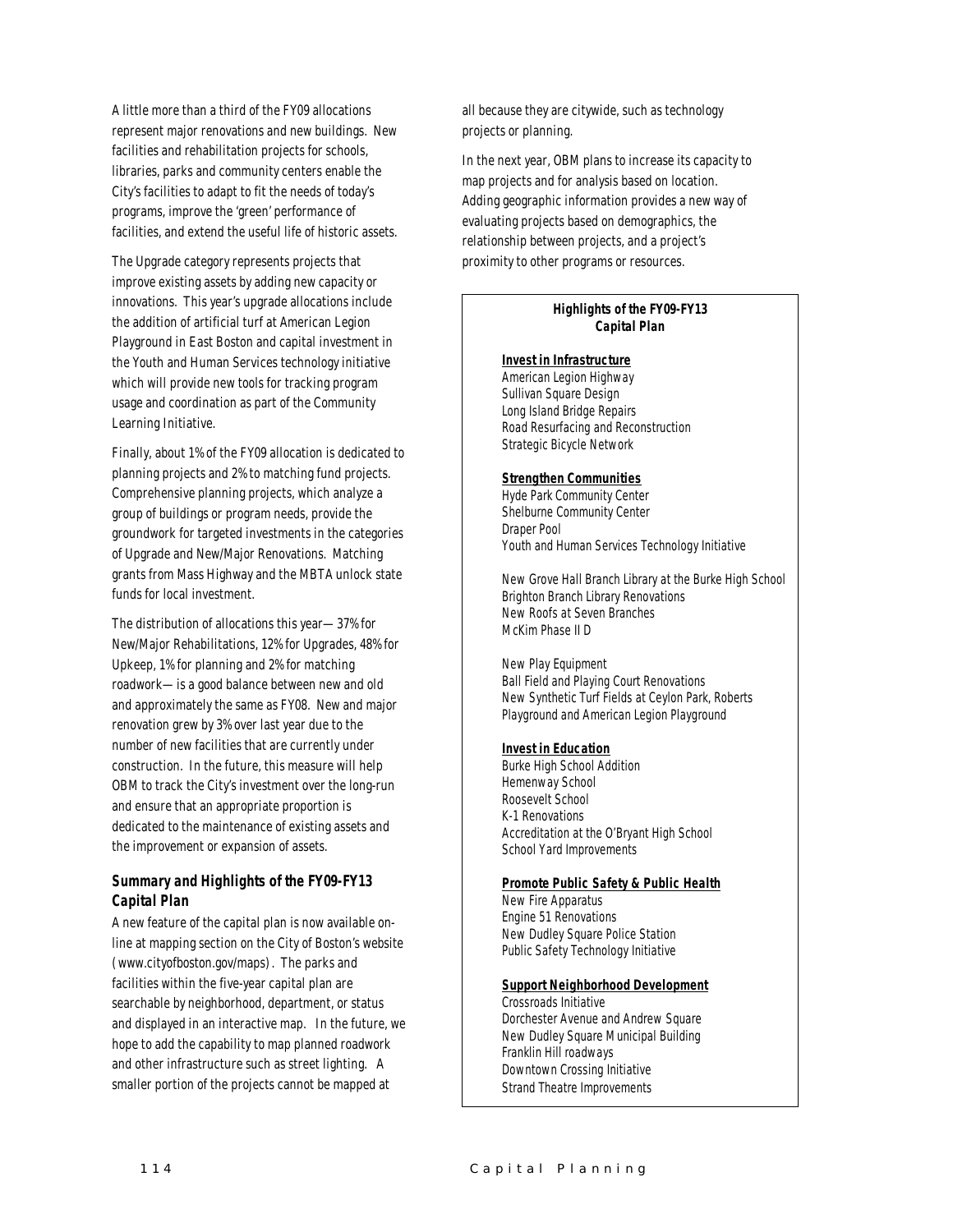Highlights in the FY09-FY13 Capital Plan include renovations at schools, libraries and community centers, a new municipal office building in Dudley Square, improved recreation opportunities and significant investment in technology initiatives.

### *Capital Planning Process*

Capital needs and resource availability are assessed annually through a capital planning process that results in a five-year capital plan. The first year of the spending plan is considered the City's capital budget. Expenditures against this budget are closely monitored. To emphasize the balance between needs and resource availability, the budget document (in Volumes 2 and 3) includes both capital authorizations and expenditure projections for each project.

The annual capital planning process begins with a capital improvement project request schedule where all departments have an opportunity to identify their facility, equipment, infrastructure, and planning needs in a systematic manner and to forward their proposals to OBM for funding consideration. The development of department project requests may involve both internal assessments of current needs as well as a review of external constituent requests.

The departmental requests must be comprehensive and meet threshold criteria established each year. Project requests include cost estimates, descriptions of the proposed scope of work, useful life statements, and project justifications related to the primary criteria.

The total cost of a proposed project must account for its short-term and long-term effect on the City's operating budget. Accordingly, project requests must include information describing the proposed project's anticipated effect on personnel, utilities, maintenance, and supply costs as well as expected changes in service demand or delivery of departmental programs. As a practical matter, it is assumed that certain types of projects such as energy conservation and energy efficiency projects (e.g. heating system upgrades or roof and window replacements) provide operating budget savings. OBM works with departments to measure these savings.

All capital improvement projects requesting funding consideration must meet at least one of the following threshold criteria:

- Complies with Americans with Disabilities Act;
- Improves health and safety;
- Supports economic development;
- Enhances general government effectiveness;
- Mitigates an environmental hazard;
- Responds to a legal, legislative or administrative mandate; or

• Preserves existing municipal facilities. OBM reviews submissions to determine the extent to which private purposes or benefits exist for each project, a process that allows the City of Boston to maintain its tax-exempt financing status.

New capital requests that are recommended for funding are placed into a multi-year spending plan along with projects previously authorized. The Mayor submits the capital plan to the City Council each year. The City Council, in turn, holds public hearings to consider project authorizations. This year's Capital Plan identifies 374 new and continuing projects and proposes \$149.2 million in new project authorizations.

Descriptions of all 374 projects can be found in Volumes 2 and 3 of the Budget. Project descriptions include authorizations and funding sources, projected expenditures, and scope of the project.

# *Financing the FY09-FY13 Capital Plan*

Financing for the capital plan comes from General Obligation bonds, state and federal funds, trust funds, and other funds. These sources are described below.

#### *General Obligation (G.O.) Bonds*

General obligation bonds represent 61.4% of all project funding. This year's plan assumes \$600 million in new general obligation borrowings over the next five years to support ongoing capital needs.

#### *State and Federal Funds*

Funds for capital financing are currently estimated at \$218.7 million from state programs and \$246.8 million from federal programs. Specific financing programs provide key resources for Boston's capital plan. Programs include the School Building Assistance program, Chapter 90, the Transportation Improvement Program, and the Massachusetts Water Pollution Abatement Trust.

*School Building Assistance Program:* The School Building Assistance (SBA) program, currently administered by the Massachusetts School Building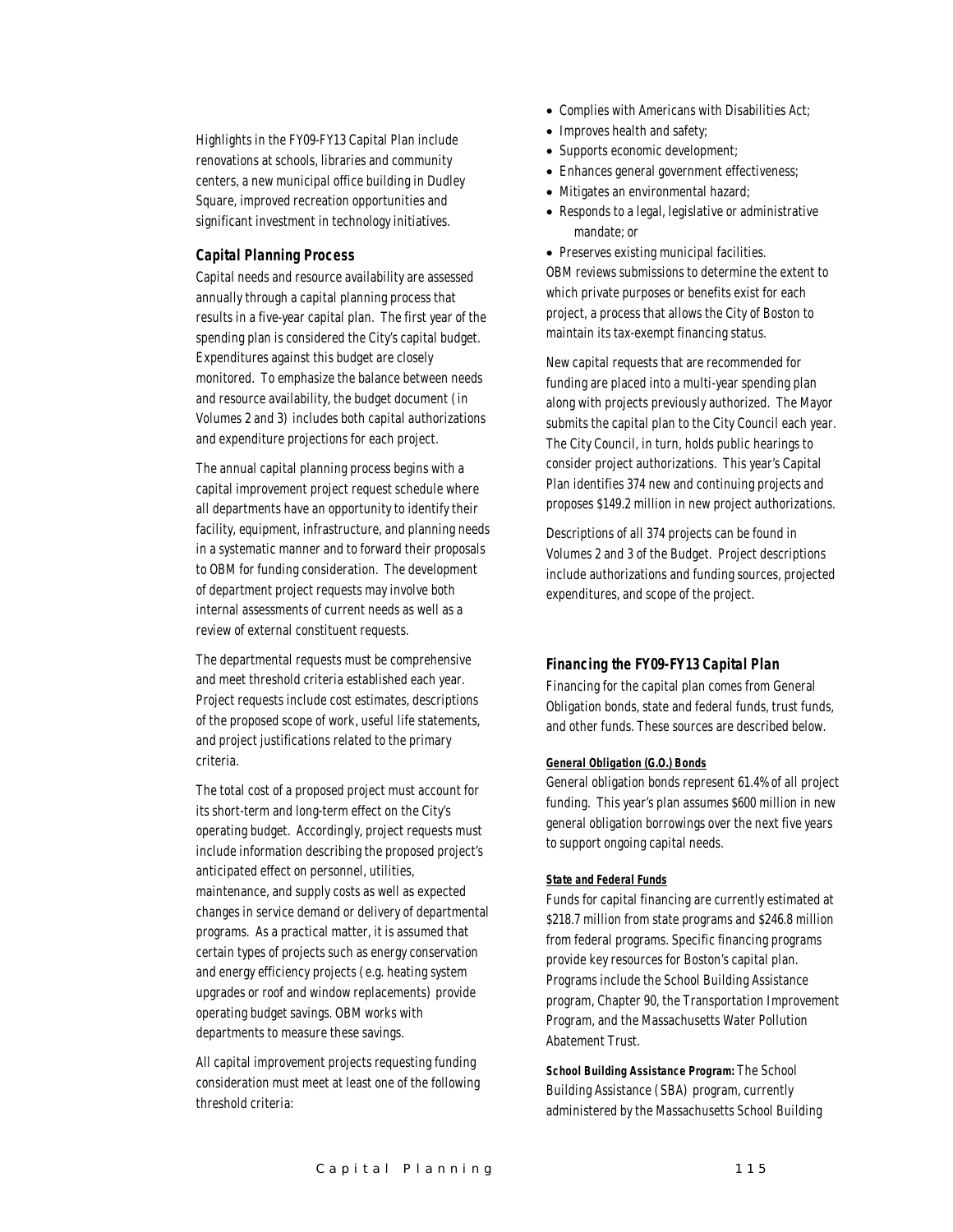Authority (MSBA), is an important revenue source for school renovation and construction.

The MSBA assumed responsibility for the payment of existing SBA program commitments from the Department of Education and will review and prioritize future project requests (reimbursement rates range from 40%-80%). MSBA began accepting new project requests in July 2007 and the City submitted seven Statements of Interest. Out of the seven proposed projects, the Cleveland School was accepted to proceed to a joint feasibility study stage. Reimbursements for projects previously approved will continue on existing schedules.

For the period FY09-13 total payments from the state are estimated at \$56.0 million, not including reimbursements for the Burke High School project, which will complete construction at the Burke High School in FY09. The City is in the process of finalizing a project funding agreement with the MSBA for the Burke High School.

*Chapter 90 Funds*: Administered by the Massachusetts Highway Department, Chapter 90 funds are allocated by formula through state bond authorizations and through the state budget to all cities and towns in the Commonwealth. Based on recent allocations, \$10.6 million in Chapter 90 funds will be provided in FY09.

#### *Transportation Improvement Program (TIP):* The

Transportation Improvement Program is a statewide road and bridge construction advertisement program developed under the management of the Commonwealth of Massachusetts Executive Office of Transportation and Construction (EOTC). It includes both locally-owned roads and bridges as well as state owned roads and bridges. The TIP's funding sources include state-issued general obligation bonds and federal funds made available through the Safe, Accountable, Flexible and Efficient Transportation Equity Act: A Legacy for Users (SAFETEA LU). SAFETEA LU is authorized by Congress through the federal fiscal year. State departments including the Massachusetts Highway Department (MHD), the Massachusetts Bay Transportation Authority (MBTA) and the Massachusetts Turnpike Authority (MTA) use the TIP to manage the bidding and awarding of state construction projects.

*Massachusetts Water Pollution Abatement Trust (MWPAT):* The Massachusetts Water Pollution Abatement Trust is a statewide revolving fund that addresses necessary environmental actions outlined in the federal Clean Water Act. \$13.4 million was included in an October 1999 MWPAT bond issue to cap the former Gardner Street landfill as a non-point source of water pollution and to create Millennium Park. Boston will repay the MWPAT for these essentially zero interest bond funds over twenty years.

#### *Trust Funds*

The City's Treasury Department manages trust funds and bequests from private citizens dedicated to Boston's public spaces. Grants from the Edward Ingersoll Browne Trust Fund have been used for the restoration of neighborhood parks, schoolyards, and public spaces. The George Robert White Fund is used to support facilities owned by the Fund.

#### *Other Funds*

The City uses funds including the Street Opening Account and Surplus Property Fund to finance capital projects. Private donors also provide some funding for capital projects. These sources of capital financing are currently estimated at \$121.3 million.

#### *Expenditures*

*Current Fiscal Year:* Total capital expenditures in FY08 are forecast at \$148 million. The estimate includes \$114 million for general obligation bond spending and \$34 million from various grants and other sources including Chapter 90.

Facilities which reopened in FY08 after major renovations included: the Roslindale Community Center, the A-1 Police Station in Downtown, the D-14 Police Station in Brighton, Peters Park in the South End, and the Kilmer School in West Roxbury. Construction was also completed at Everett Square in Dorchester, the McLaughlin Playground in Jamaica Plain, and the Mason Pool in Roxbury.

Anticipated openings late in FY08 and the first part of FY09 include: the Fire Academy training simulator on Moon Island, the Mattapan Branch Library, Ceylon Park (turf field) in Roxbury, Harambee Park in Mattapan, the Charlestown Police Station, the Hyde Park Community Center, the Hemenway School in Hyde Park, and the Burke High School with combined community center and Grove Hall branch library in Roxbury.

Major renovation work began this past fiscal year at East Boston Stadium, the City's new archive facility in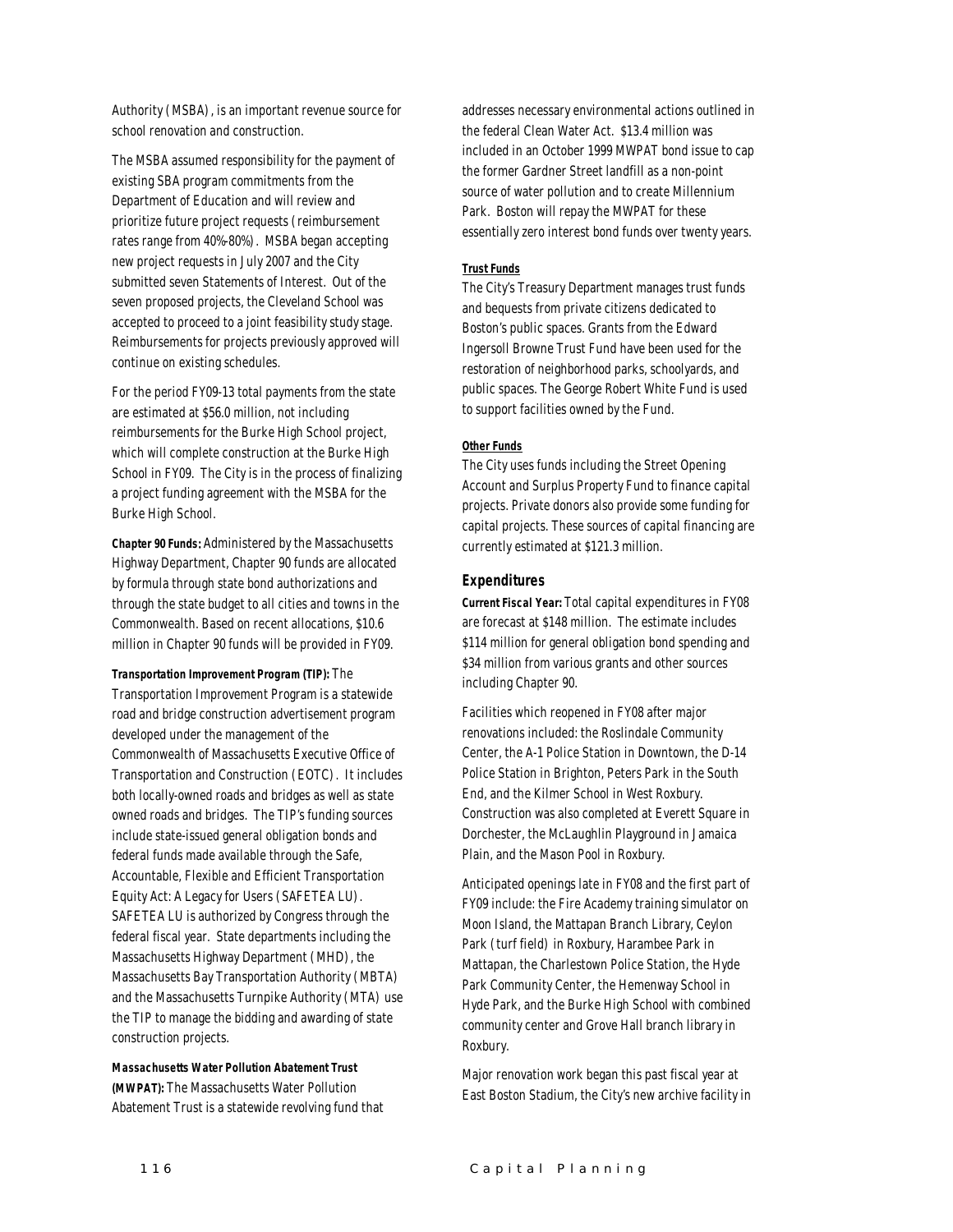West Roxbury, the Strand Theatre in Dorchester, and various neighborhood parks.

Site acquisition for the new B-2 Police Station was completed and design began for the planned U.S. Green Building Council LEED certified new police station. Also in Dudley Square, civil engineering work was underway and site preparation began for the new municipal building.

A wide range of renovations continued in the City's school buildings, including masonry repointing, upgraded fire alarms and new roofs. Likewise, a threeyear roof repair and replacement program began for seven branch libraries in FY08. In an on-going pool improvement project for the community centers, pool and locker rooms were renovated at facilities in Jamaica Plain, East Boston, the South End, and Dorchester.

Reconstruction began on Phase I of the American Legion Highway in Mattapan and will be completed during FY09. Bids were opened by the Commonwealth for the Chelsea Street Bridge in East Boston, which is a state Transportation Improvement Project.

Finally, the Public Works Department is projected to spend \$18.45 million in street and sidewalk maintenance in FY08. This work is an increase in spending over FY07 and is funded through the street cut opening account, state grants and general obligation borrowing.

*Upcoming Fiscal Year:* Total capital expenditures in FY09 are forecast at \$151 million. This estimate includes \$120 million for general obligation bond spending and \$31 million from various grants and other sources including Chapter 90.

Management of Information Services Division (MIS) will begin several new technology initiatives in FY09. One is a multi-year Public Safety Initiative which will entail renovating and integrating existing systems such as Computer Aided Dispatch, the Laboratory Information System, and the Incident Tracking System; and updating mobile communications to increase communication between the field and these data systems.

A second new capital project in MIS is a multi-phase technology initiative for Youth and Human Services in support of the Community Learning Initiative. The project will develop a system to track utilization of

programs and improve visibility and access to services across libraries, schools, community centers and the Public Health Commission.

Park improvements will include a continuation of the synthetic turf program with the installation of a new field at American Legion Playground in East Boston and design for turf at Roberts Playground at Dorchester High School. In addition, twenty-eight park, ball field and play lot renovations will be completed, including: Dennis Street in Roxbury, Quincy Stanley in Dorchester, Harambee in Mattapan, Union Rutherford in Charlestown, Phillips Street in Beacon Hill, Rossmore Steadman in Jamaica Plain and the Boston Common. Finally, for the second consecutive year, approximately 500 street trees will be planted in support of the Boston Urban Forest Initiative.

Construction and renovation work will begin at the Roosevelt School this summer and the Brighton Library at the middle of the fiscal year. Construction will continue at 201 Rivermoor, the City's new archive facility. Major renovations in the design phase in FY09 include: the Shelburne and Curtis Hall Community Centers, the Draper Pool, the Jamaica Plain Library, and the new Municipal Building in Dudley Square. Meanwhile, site investigation and due diligence work will continue at the new location for new City Hall on the South Boston waterfront.

The FY09-13 capital plan includes \$15 million for pedestrian ramp upgrades and repair. This will expand and accelerate the Public Works Department's program installing new pedestrian ramps on sidewalks and bringing existing ramps up to Federal standards. The City will also begin constructing a strategic network of bicycle lanes connecting existing highvolume paths in the City and improving access into downtown.

Major intersection and traffic signal construction will be completed at Four Corners in Dorchester. Design work will begin this fiscal year on improvements to Dorchester Ave. at two neighborhood nodes, Glover's Corner and Fields Corner, as well as at Andrew Square in South Boston.

New to the capital plan is a project to design improvements to the pedestrian mall in Downtown Crossing in conjunction with developers and the Downtown Crossing Economic Initiative.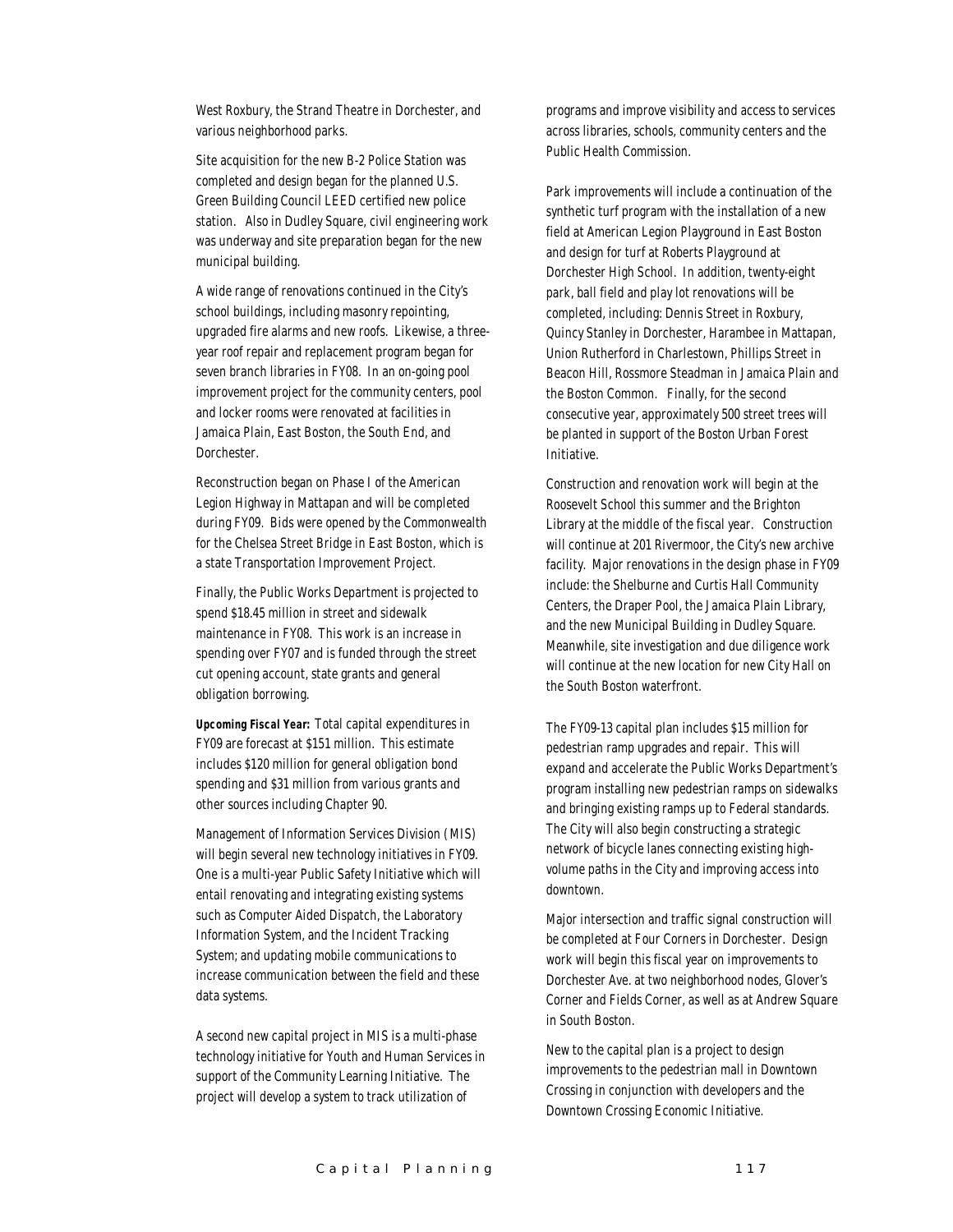*FY10-FY13 Planned Expenditures:* Planned G.O. expenditures for the period FY10 through FY13 are expected to remain at \$120 million annually. Future grant expenditures are estimated to total approximately \$16 million annually between FY10 and FY13. Figure 2 displays total capital spending from all sources since FY06 and projected expenditures through FY13.



The City continues to aggressively pursue grant funds, maximize the use of Chapter 90 funds for road and sidewalk projects, and actively manage its projects to ensure that spending does not exceed projections and that priority projects move forward. Together, these strategies will enable the City to maintain a reasonable level of capital spending and borrowing and prudently manage its outstanding debt.

### *Operating Budget Impacts*

Quantifying operating budget impacts related to proposed capital investments is essential to the capital budgeting process. OBM evaluates proposed projects in part based on how they impact the City's operating budget (personnel, maintenance, equipment and utilities). Increased costs are often justified through improved or expanded service delivery, or are unavoidable due to legal mandates or regulatory requirements.

*Savings:* The capital plan supports investments that will decrease operating expenses by reducing costs associated with emergency repairs, maintenance of old

systems and energy inefficiency. For example, the Area A-1 police station renovation completed in FY08 includes a conversion from steam to natural gas-fired boilers that will provide anticipated savings of \$45,000 annually as a result of the increased efficiency of the natural gas system. The Strand Theatre received a five-stage gas-fired boiler in FY08 which can scale production up or down in response to demand. As a result, the Mayor's Office of Arts, Tourism and Special Events (MOATSE) which operates the Strand will see an 11% reduction in its FY09 utility appropriation. A substantial portion of the capital plan is focused on these types of basic facility improvements.

The City has committed to designing new buildings and selected major renovations to attain U.S. Green Building LEED certification. The new B-2 police station in Dudley Square began design in FY08 and will be a LEED Silver building. The addition and renovation of the Roosevelt School in Hyde Park will begin construction this summer and is a registered LEED project. The Brighton Branch library renovation will be LEED Silver for Commercial Interiors. In addition to reducing building waste and improving indoor air quality, these projects will reduce utility costs through energy efficient systems.

In the area of renewable energy, the City became one of thirteen inaugural Solar City Partners with the US Department of Energy (DOE) under the Solar America Initiative in 2007. The Partnership, called Solar Boston, is a 2-year, \$500,000 project supported by the DOE, the Massachusetts Technology Collaborative (MTC), National Grid, NSTAR, and an anonymous foundation. Studies have demonstrated that solar energy systems in Boston produce electricity at periods when utility peak is at its highest, thereby reducing strain on the electricity grid and generating significant savings. Solar power also reduces air emissions, decreases the risk of power outages, and can serve as a hedge against spiking fossil fuel prices. The goal for FY09 is to pilot the installation of solar panels at five city locations. Capital funding for this pilot is in the project titled Energy Conservation within Property and Construction Management Department section of Volume 3. The Department of Energy Resources recently supplemented the Partnership with a \$50,000 grant to analyze the feasibility of solar hot water systems at 15 City facilities, mainly pool facilities.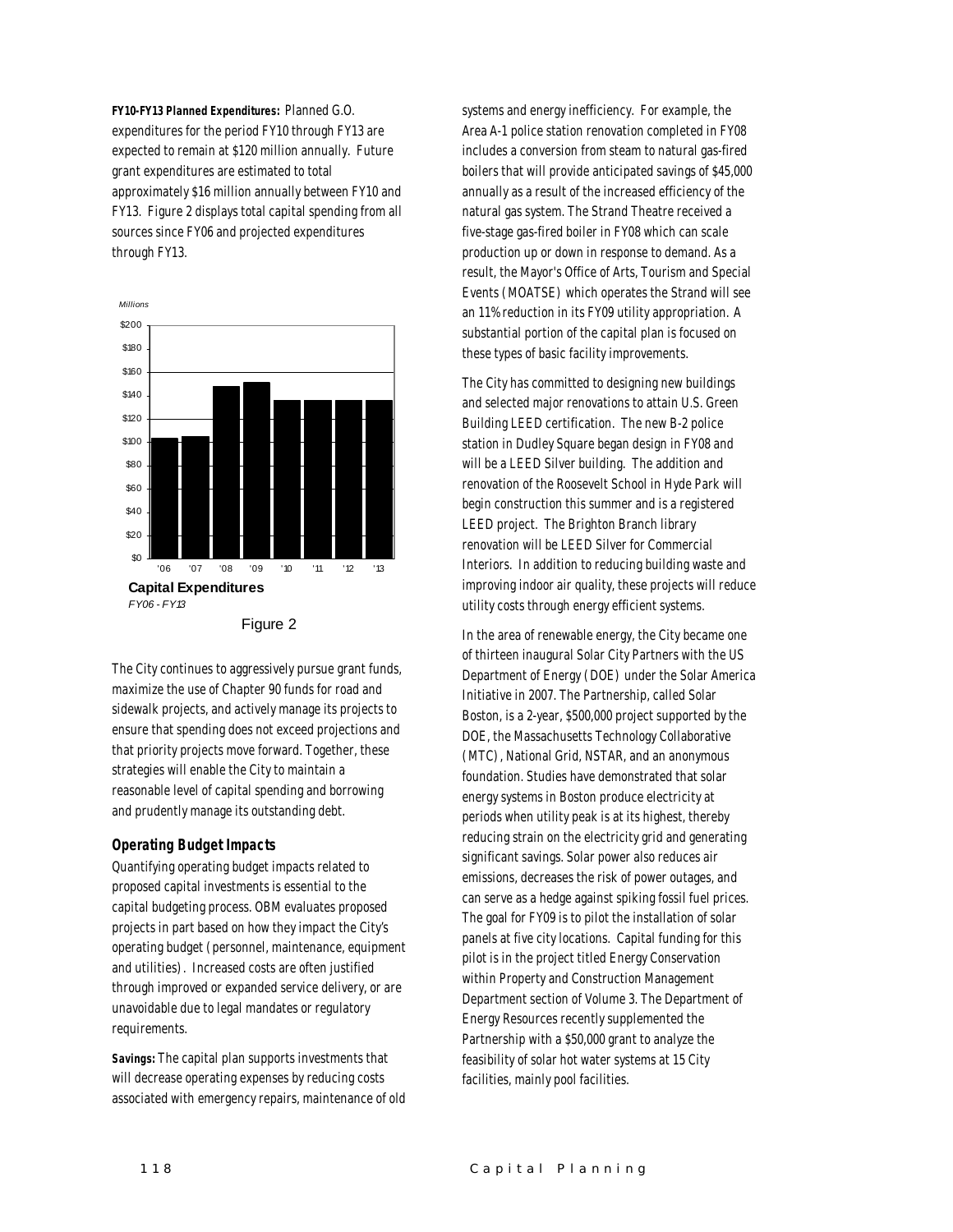The School Department is aggressively pursuing capital projects to save energy and reduce operating costs for utilities. These projects include an on-going program to install energy management systems to control buildings' systems from a remote, centralized location, window replacement projects, installing green and solar roofs and exploring the installation of wind turbines.

The five-year plan provides \$25 million of window replacement projects. Due to recent changes in the Massachusetts State Building Code, these window projects inherently improve insulation and energy savings. Installation began in FY08 at Charlestown High School and the Condon School; the Agassiz, McCormack, Marshall, Mattahunt and McKinley schools are scheduled for window replacement in future years. The Energy Management System will track the reduction in energy usage at these locations.

At Brighton High School, the School Department will pilot the installation of a vegetated roof and solar panels on various sections of the multi-level roof. The change in energy usage will be monitored via the central Energy Management System. The outcome of the roof, the health of the plants and maintenance will be evaluated for several years.

In the area of energy management and efficiency the City benefits from established relationships in the energy industry developed through the Mayor's Advisory Committee and the creation of an Energy Management Board. Boston City Hall and the Boston Public Library's central library in Copley Square have undergone comprehensive energy audits which recommend a range of energy efficiency measures including lighting upgrades and recommissioning (evaluating a building's current systems' performance against original design specifications). Design has begun on the lighting control system at Boston City Hall that is estimated to save 1.2 million kilo-watt hours of electricity annually. These buildings are eligible for implementation grants from the ratepayerfunded Energy Efficiency Fund, which is administered by Boston's local electric utility company, NSTAR, and approved by the state Department of Telecommunications and Energy (DTE) and Division of Energy Resources (DOER).

The City also looks to technology improvements and enhancements to reduce costs and improve efficiency. In FY09, the MIS department will begin eliminating

leased lines used for data communications as it lights up a City-owned fiber optic cable system. As a result of elimination of recurring leased line costs - savings realized to date total \$76,000 annually. Ongoing savings reductions are anticipated in FY08 through FY09 while fiber optic network implementation continues. Eventually, the estimated annual cost savings for eliminating leased lines range from \$1.2 million to \$1.5 million in a fully implemented project, based on current bandwidth demand.

The new Core Technology Infrastructure project in MIS provides for the creation of virtual servers, enterprise storage and improved network reliability. In conjunction with the Fiber Optic project, this capital investment will allow the City to consolidate data centers currently located remotely in departments. Consolidation and virtual servers will reduce the amount of hardware needed, as well as the space and energy needed to maintain the remote locations.

The capital project to create a consolidated records center and materials storage facility for the City of Boston Archives and Records Management Center and the Boston Public Library is now in construction with occupancy of the renovated facility expected in the first half of FY09. This facility allows the City to consolidate its collections management operations, currently housed in multiple City-owned buildings and privately-owned locations. In the ongoing effort to centralize building operations and maintenance, the care, custody, and control of the building has been assigned to the Property and Construction Management Department. The building's operation and maintenance costs are currently budgeted centrally in the Property and Construction Management Department, but may be distributed to other operating departments as they begin using the renovated facility. Operation and maintenance costs will be partially offset with lease revenue generated by a non-City tenant temporarily occupying a portion of the building.

*Additional Costs:* In first half of FY09 two new branch libraries will open their doors replacing two significantly smaller facilities. The new branches will result in the addition of ten net new positions at an approximate cost of \$295,000. In addition, \$125,000 is budgeted to enable homework assistance programs and the WriteBoston program at these libraries.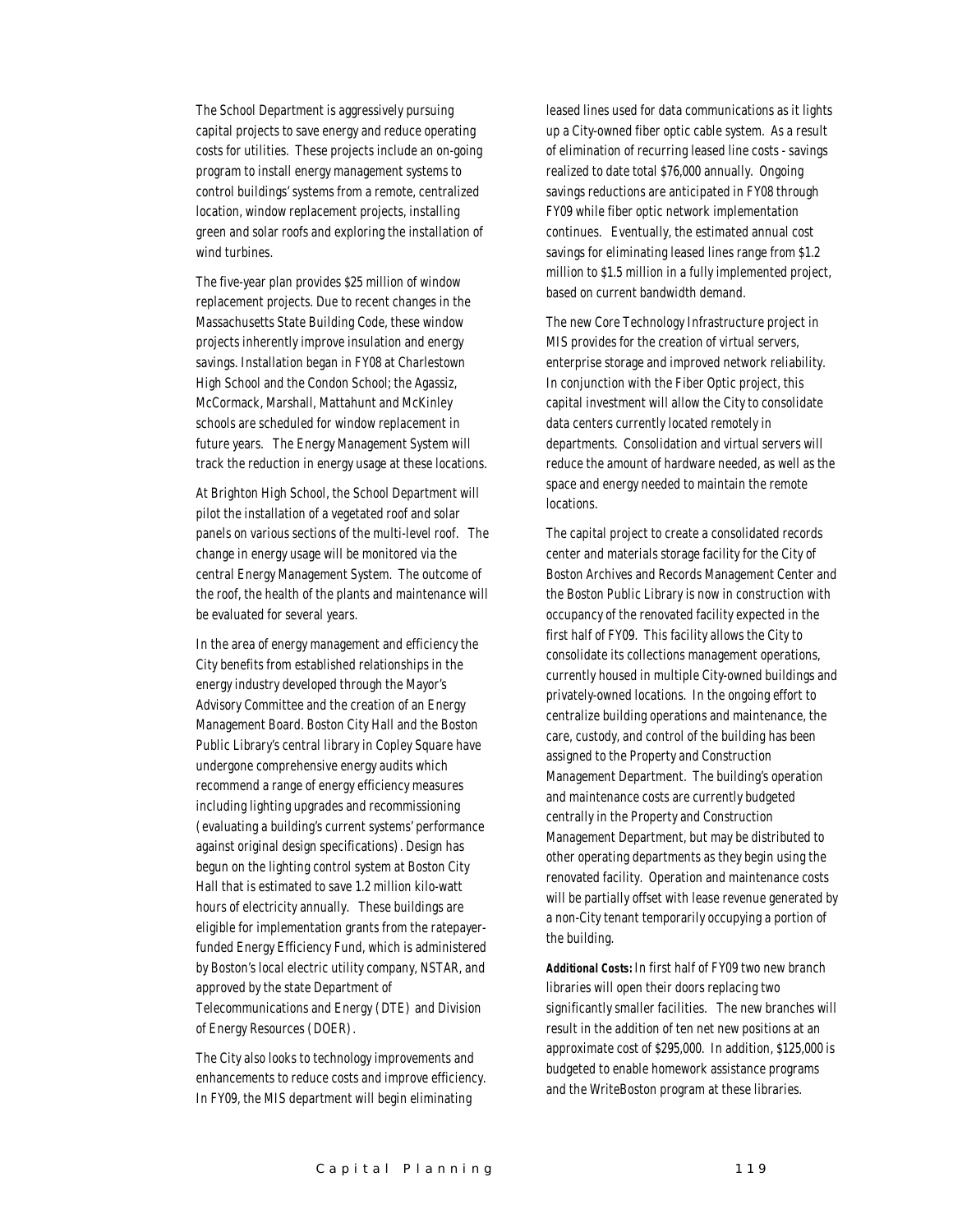*Workflow Efficiencies:* Investment in an enterprisewide permitting and licensing system will improve customer service and achieve efficiencies by providing consistent data that can be shared by multiple City departments simultaneously. Beginning in FY07, the Inspectional Services Department began bringing multiple business processes online and have a central database for all departmental permitting and licensing. The next department to be brought on line will be the Boston Fire Department. The longer term goal is to move all permitting and licensing functions onto the central system.

MIS, in partnership with user departments, will design and implement a comprehensive time and attendance program to assist departments in managing personnel. This will reduce time spent by each department maintaining attendance records, improve reporting capabilities and enhance management of overtime assignments.

# *Debt Management Policies and Debt Implications of the Plan*

Effective debt management ensures that the City can meet its capital infrastructure and facility needs. Debt management requires a series of decisions about the amount, timing, purposes and structure of debt issuance. Long-term debt related to capital investment has two main purposes:

(1) It finances acquisition, construction, repair, and renovation of City-owned buildings and equipment that are necessary to provide public services; and

(2) It finances infrastructure improvements to ensure the City's continued growth and safe roadway conditions.

The Treasury Department manages all borrowings according to the City's debt management policies. These policies address issues such as debt affordability and limitations on the level of variable rate debt the City will use. The City's goal is to rapidly repay debt, maintain a conservative level of outstanding debt, and ensure the City's continued positive financial standing with the bond market.

Key components of the debt management policies ensure that:

- combined net direct debt does not exceed 3% of taxable assessed value;
- at least 40% of the overall debt is repaid within five years and 70% within ten years;
- annual gross debt service costs do not exceed 7% of general fund expenditures;
- variable rate debt does not exceed 20% of the City's total currently outstanding bonded debt.

(Please refer to the chapter on Financial Management for further discussion of the City's financial policies and management controls.)



The City's debt service forecast assumes general obligation spending of \$120 million each year from FY09 through FY13. On March 20, 2008, the City issued \$126.2 million in general obligation bonds (including \$6.2 million for the State Boston Retirement System) and \$28.2 million in general obligation refunding bonds. The debt tables at the end of this chapter detail the City's outstanding debt service obligations and demonstrate the City's rapid retirement of its debt.

Figure 3

The City's gross debt service requirement will remain under 7% of total General Fund expenditures throughout the period FY09-13 (See Figure 3).

The ratio of debt service to the City's primary revenue source, the property tax levy, declined significantly in the early part of this decade. This ratio is projected to decrease in FY08 and then increase in the period FY09-FY12 (See Figure 4.).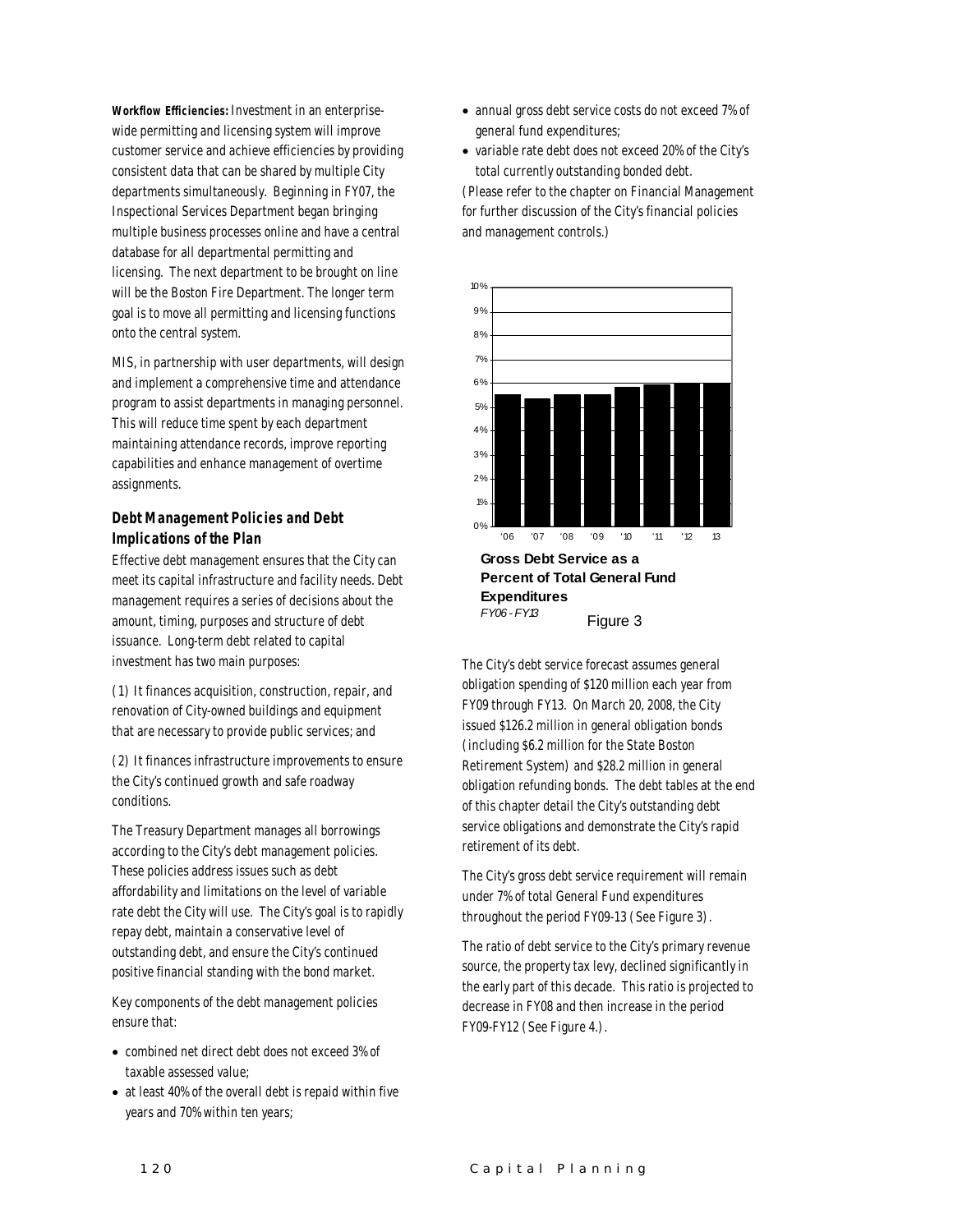

Figure 4

The City's current overall debt burden (net direct debt to assessed property value of \$90.07 billion) is approximately .92% as of April 1, 2008. The City's net direct debt per capita currently stands at approximately \$1,387.34 as of April 1, 2008.

Boston has been conservative about assuming longterm debt and aggressive about retiring debt expeditiously. As of April 1, 2008, the City's debt retirement schedule shows that 44.3% of its principal will be retired five years out, before the end of FY13 (See Figure 8).

In March 2008, FitchRatings, Moody's Investors Service and Standard & Poor's Rating Services affirmed Boston's credit rating at AA, Aa1 and AA+, respectively. These are the highest ratings in Boston's history.

Boston has had eleven general obligation bond sales over the past decade, the most recent of which was for \$126.2 million on March 20, 2008. The City also has had eight general obligation refunding issues. The most recent refunding issue, on March 20, 2008, achieved significant interest rate savings.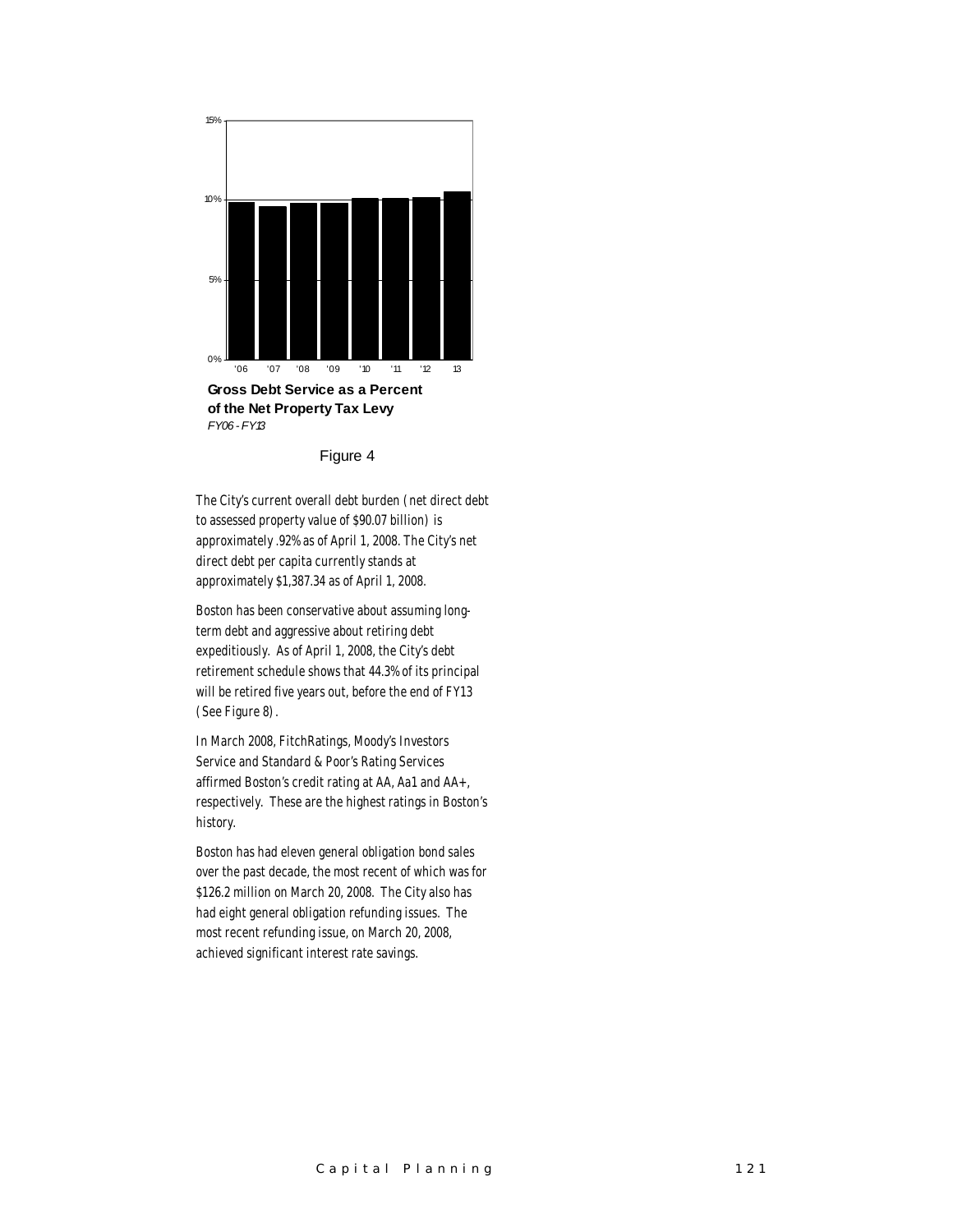| ť      |
|--------|
|        |
| l<br>t |
|        |
| ı      |
| ı      |
|        |
|        |
| h      |
|        |
|        |
|        |
| l      |
|        |
|        |
| ć      |
|        |

|                                                 |                           |                              | Fiscal Years 2009 - 2013 |              |                                     |            |         |               |
|-------------------------------------------------|---------------------------|------------------------------|--------------------------|--------------|-------------------------------------|------------|---------|---------------|
|                                                 | Authorization<br>Existing | Authorization<br><b>FY09</b> | Authorization<br>FY10-13 | <b>State</b> | Federal                             | Other      | Trust   | Total         |
| Boston Center for Youth and Families            | 23,462,154                | 15,542,650                   | 15,380,200               | 626,325      | 0                                   | $\circ$    | 0       | \$55,011,329  |
| Boston Redevelopment Authority                  | 5,334,500                 | 0                            | 0                        | 6,990,643    | 5,050,000                           | 1,100,000  | $\circ$ | \$18,475,143  |
| Environment Department                          | 1,000,000                 | $\circ$                      | 500,000                  | $\circ$      | $\circ$                             | $\circ$    | $\circ$ | \$1,500,000   |
| Fire Department                                 | 20,041,327                | 6,460,000                    | 29,237,150               | 0            | $\circ$                             | $\circ$    | $\circ$ | \$55,738,477  |
| Library Department                              | 26,200,215                | 3,850,000                    | 31,200,000               | 6,402,907    | 750,000                             | 2,155,000  | $\circ$ | \$70,558,122  |
| Management Information Services                 | 11,027,925                | 11,900,000                   | 550,000                  | $\circ$      | $\circ$                             | 750,000    | $\circ$ | \$24,227,925  |
| Neighborhood Development                        | 19,253,600                | 1,000,000                    | 345,000                  | $\circ$      | $\circ$                             | $\circ$    | $\circ$ | \$20,598,600  |
| Parks and Recreation Department                 | 39,688,353                | 17,257,000                   | 21,414,000               | 24,671,500   | 40,200,000                          | 12,005,556 | 115,000 | \$155,351,409 |
| Police Department                               | 27,803,000                | 29,394,000                   | 2,815,000                | 200,000      | 0                                   | $\circ$    | $\circ$ | \$60,212,000  |
| Property and Construction Management Department | 46,384,957                | 5,275,000                    | 23,310,000               | $\circ$      | $\circ$                             | 8,750,000  | $\circ$ | \$83,719,957  |
| Public Health Commission                        | 750,000                   | 5,550,000                    | 2,650,000                | $\circ$      | $\circ$                             | $\circ$    | $\circ$ | \$8,950,000   |
| Public Works Department                         | 116,848,081               | 20,288,000                   | 104,349,708              | 137,598,841  | 195,282,400                         | 82,110,000 | $\circ$ | \$656,477,030 |
| School Department                               | 92,394,654                | 28,680,209                   | 87,661,400               | 37,000,000   | $\circ$                             | 14,361,666 | $\circ$ | \$260,097,929 |
| Transportation Department                       | 11,427,198                | 4,000,000                    | 23,600,000               | 5,220,000    | 5,480,000                           | 50,000     | $\circ$ | \$49,777,198  |
| Total                                           | 441, 615, 964             | 149,196,859                  | 343,012,458              |              | 218,710,216 246,762,400 121,282,222 |            | 115,000 | 1,520,695,119 |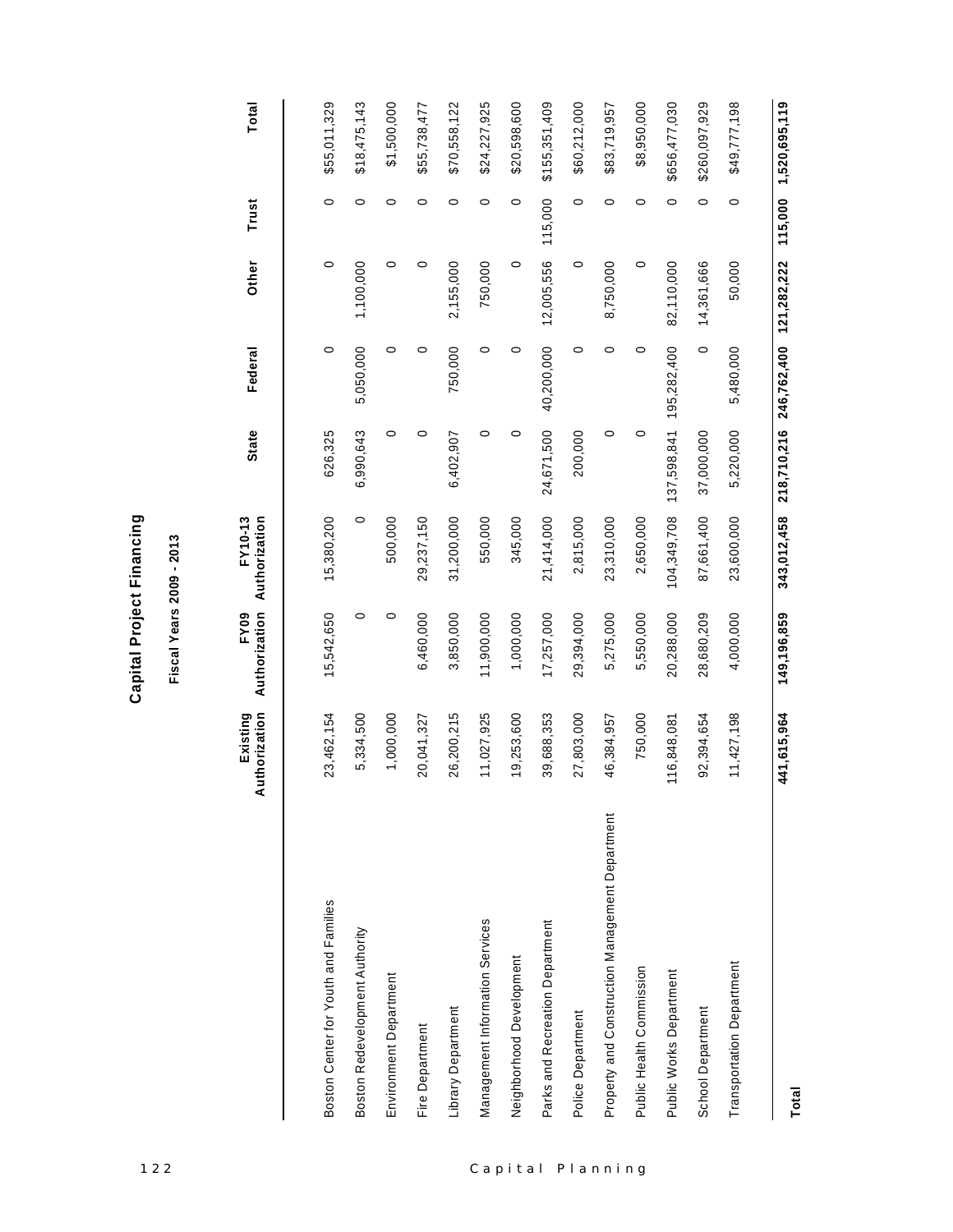# **City of Boston Outstanding Debt by Purpose as of April 1, 2008**

|                                         |                                                                        |                                 | Percent of    |
|-----------------------------------------|------------------------------------------------------------------------|---------------------------------|---------------|
|                                         |                                                                        |                                 | <b>Total</b>  |
|                                         |                                                                        | Outstanding @                   | Outstanding   |
|                                         |                                                                        | April 1, 2008                   | <b>Debt</b>   |
| Statute:                                | <b>General Purpose:</b>                                                |                                 |               |
| C44 s7 (13)                             | Acquisition of Fire or Police Boats                                    | \$<br>38,360                    | 0.00          |
| C44 s7 (20)                             | Acquisition of Land; Cemeteries                                        | 630,858                         | 0.07          |
| C44 s7 (21)                             | Architectural Services for Plans and Specifications                    | 22,842                          | 0.00          |
| C44 s7 (22)                             | <b>Engineering or Architectural Services</b>                           | 2,532,790                       | 0.28          |
| C44 s7 (25)                             | Acquisition of Land; Parks and Playgrounds                             | 63,029,739                      | 6.91          |
| C44 s7 (28)                             | <b>Computer Hardware</b>                                               | 16,021,202                      | 1.76          |
| C44 s7 (29)                             | <b>Computer Software</b>                                               | 880,193                         | 0.10          |
| C44 s7 (9)                              | Departmental Equipment                                                 | 17,931,255                      | 1.97          |
| C44 s7 (9A)                             | Firefighting Apparatus - Remodeling, Re-Constr.                        | 205,311                         | 0.02          |
| C44 s7 (3B)                             | Energy Conserv., Alternative Energy Improvements                       | 1,061,163                       | 0.12          |
| C659 Acts 1986                          | BCH - Constr., Equipping, Furnishing                                   | 0                               | 0.00          |
|                                         |                                                                        | \$<br>102,353,711               | 11.22         |
|                                         |                                                                        |                                 |               |
|                                         | <b>Urban Development:</b>                                              |                                 |               |
| C121B s20                               | Urban Redevelopment and Renewal                                        | \$<br>19,171,686                | 2.10          |
| C1097 s11 Acts 1971                     | Economic Development and Industrial Corp.                              | 2,901,024                       | 0.32          |
|                                         |                                                                        | \$<br>22,072,709                | 2.42          |
|                                         |                                                                        |                                 |               |
|                                         | Schools:                                                               |                                 |               |
| C645 s8 Acts 1948                       | School Project Loan                                                    | \$<br>46,459,084                | 5.09          |
| C642 s7 Acts 1966                       | Capital Improvements; Act of 1966                                      | 0                               | 0.00          |
| C642 s7A Acts 1973                      | Capital Improvements; Act of 1973                                      | 21,415                          | 0.00          |
| C642 s7B Acts 1991                      | Capital Improvements; Act of 1991                                      | 16,660,846                      | 1.83          |
| C642 s7C Acts 1996                      | Capital Improvements; Act of 1996                                      | 29,102,891                      | 3.19          |
|                                         |                                                                        | \$<br>92,244,236                | 10.11         |
|                                         | <b>Public Buildings:</b>                                               |                                 |               |
| C44 s7 (3)                              | Construction of Buildings; Acquisition Of Land                         | \$<br>123,450,641               | 13.54         |
|                                         |                                                                        |                                 | 41.30         |
| C44 s7 (3A)                             | Remodeling and Extraordinary Repairs                                   | 376,701,536<br>93,598           |               |
| C642 s7 Acts 1966<br>C642 s7A Acts 1973 | Capital Improvements; Act of 1966                                      |                                 | 0.01          |
|                                         | Capital Improvements; Act of 1973<br>Capital Improvements; Act of 1991 | 3,807,612<br>44,350,922         | 0.42<br>4.86  |
| C642 s7B Acts 1991                      |                                                                        |                                 |               |
| C642 s7C Acts 1996                      | Capital Improvements; Act of 1996                                      | \$<br>29,794,704<br>578,199,014 | 3.27<br>63.39 |
|                                         |                                                                        |                                 |               |
|                                         | <b>Public Works:</b>                                                   |                                 |               |
| C44 s7 (1)                              | Construct/Re-Construct of Surface Drains, Sewers, et                   | 2,112,929                       | 0.23          |
| C44 s7 (4)                              | Construction and/or Re-Construction of Bridges                         | 27,954,135                      | 3.06          |
| C44 s7 (5)                              | Construction of Public Ways                                            | 46,954,029                      | 5.15          |
| C44 s7 (6)                              | <b>Construction of Sidewalks</b>                                       | 11,510,388                      | 1.26          |
| C44 s7 (14)                             | Traffic Signal and Public Lighting Install., etc.                      | 18,572,929                      | 2.04          |
| $C44$ s8 $(4)$                          | Reservoir Constr/Enlrg; Water Trmt Bldgs                               | 444,268                         | 0.05          |
| C44 s8 (5)                              | Water Mains Laying, Re-Laying, Construct.                              | 299,163                         | 0.03          |
| C44 s8 (24) C29C                        | Landfill; Closing, Opening, Improve. to (MWPAT)                        | 9,343,817                       | 1.02          |
|                                         |                                                                        | \$<br>117,191,658               | 12.85         |
|                                         |                                                                        |                                 |               |
|                                         | Grand Total =                                                          | \$<br>912,061,327               | 100.00%       |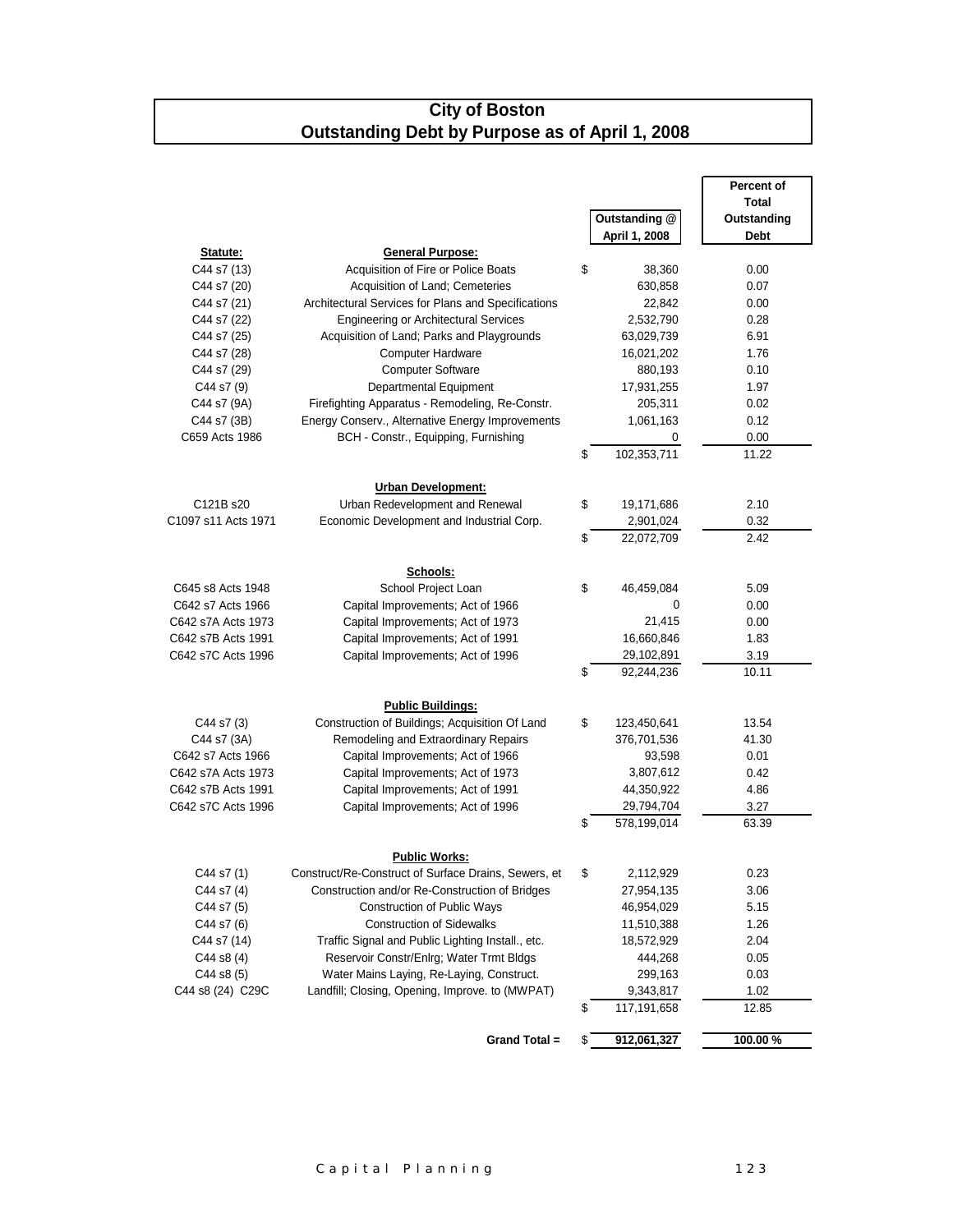Note: R = General Obligation Refunding Issuance **Interest Retired in 20 Years: 100.0% 100.0%**Note: R = General Obligation Refunding Issuance